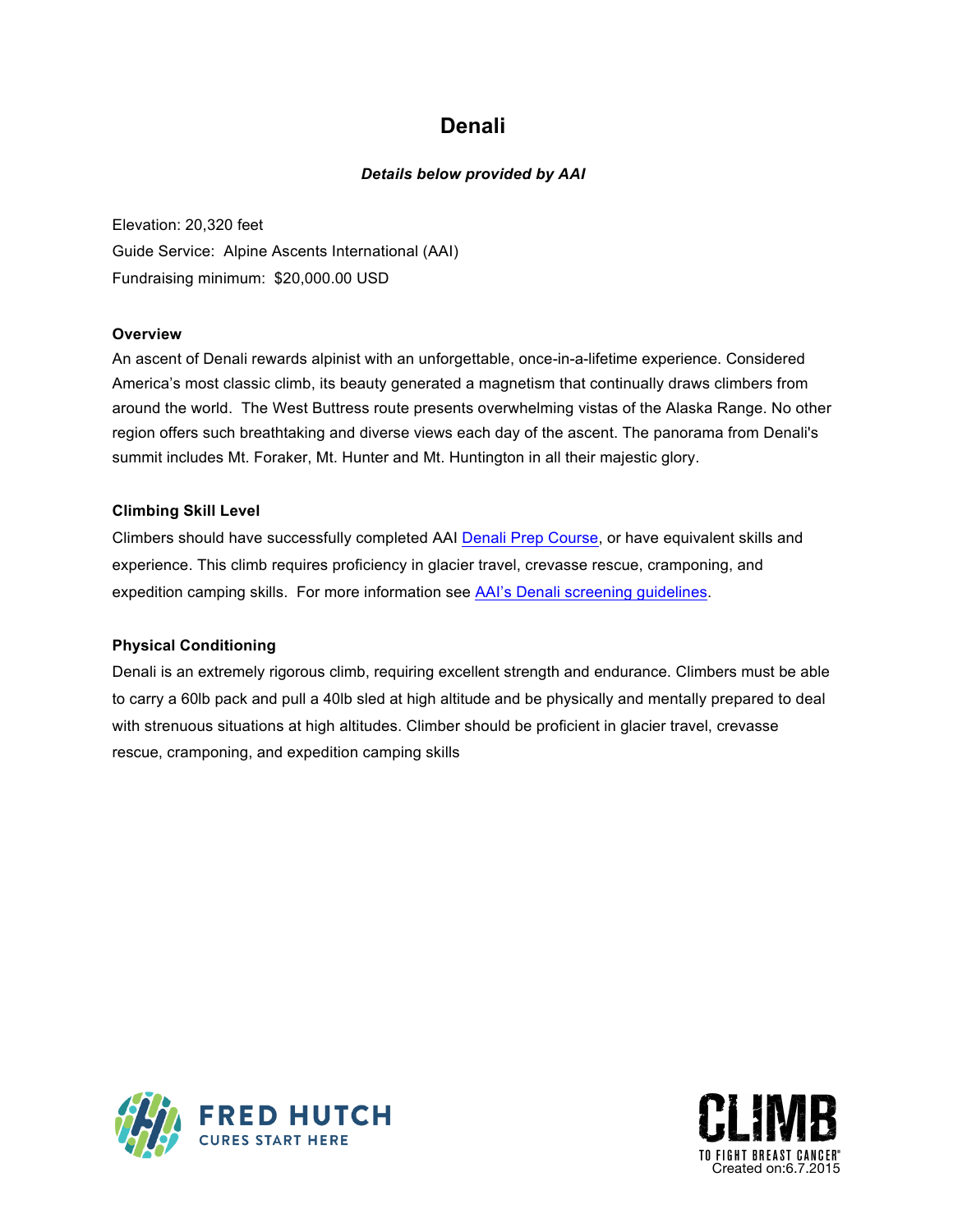## **Denali Itinerary**

**Day 1:** Meet 8:30am in Talkeetna at the Alpine Ascents Office (Climbers arrive in Talkeetna one day prior. All transport information will be forwarded upon receipt of application.) After introductions, orientation and final gear check, we board a ski-equipped aircraft and fly to Base Camp on the southeast fork of the Kahiltna Glacier (7,300'). The flight to Base Camp is marvelous, presenting outstanding views of a variety of peaks including Mt. Foraker, Mt. Hunter and Moose's Tooth. Upon arrival we prepare our Base Camp. Glacier travel review may be done on this day.

**Day 2:** Glacier Travel review.

**Day 3:** Carry loads to Camp I (7,900'). Snowshoes may be necessary between camps on the lower part of the mountain. Double carries are sometimes made between camps to allow for proper acclimatization and lighter load carries. (Conditions may warrant a single carry to Camp I).

**Day 4:** Move to Camp I. (This may be a single carry)

**Day 5:** Carry loads to Camp II (10,000') at Kahiltna Pass. This route follows the Kahiltna glacier.

**Day 6:** Move to Camp II.

**Day 7:** Carry gear to Camp III (11,500'). We turn west and ascend steep terrain. Camp III offers exquisite views and vistas of the 3,000' rock and ice face on the edge of the West Buttress.

**Day 8:** Move to Camp III.

**Day 9:** Carry gear to Camp IV ( 14,200'). We will pass around Windy Corner, which exposes stunning panoramic views of surrounding peaks and the northeast fork of Kahiltna Glacier, 4,000' below.

**Day 10:** Move to Camp IV. Depending upon climbing conditions, we may spend an extra day moving gear to Camp IV. This will aid acclimatization and break up the long carry.

**Day 11:** Rest and acclimatize at Camp IV. The upcoming ascent is the most demanding part of the climb.

**Day 12:** Carry loads to 16,800'. From Camp IV, we ascend 1,100' of moderate snow slopes to reach the beginning of the fixed lines. Using ascenders on the lines to self-belay, we ascend the Headwall, which



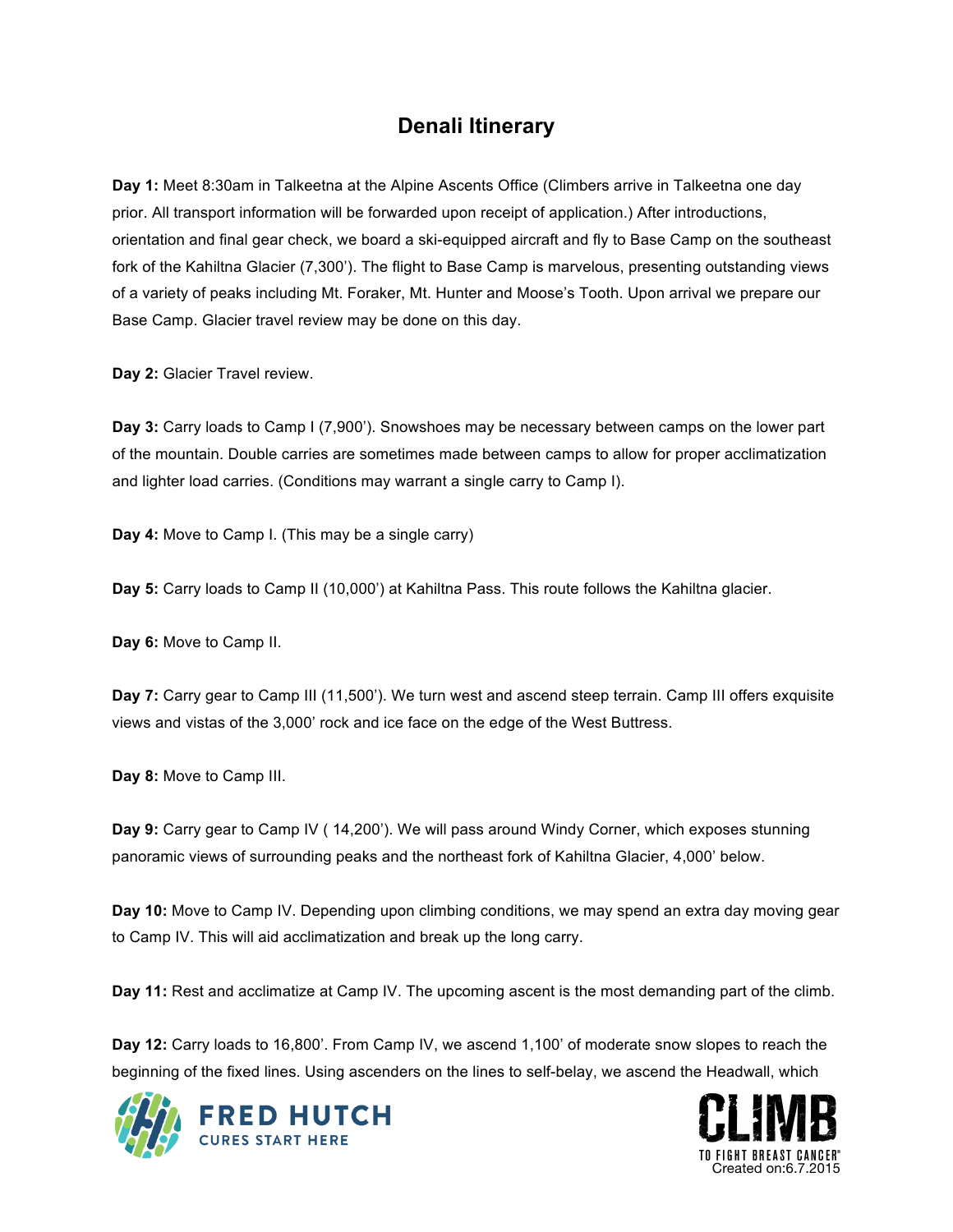consists of 900' of 45°- 50° snow and ice. Upon reaching the crest of the West Buttress, we enter the world of the mountaintops. The climb takes on an entirely different nature as the feeling of being amongst the clouds and peaks permeates the senses.

**Day 13:** Rest Day at Camp IV.

**Day 14:** Carry and move to Camp V (17,200'). We follow an exposed ridge around Washburn's Tower, which merges into the main massif of Denali. Camp V is established on a saddle just above Rescue Gully and overlooks 3,000' to Camp IV.

**Day 15:** Rest day. Rest and prepare for the summit attempt.

**Day 16:** Summit day. We traverse across a steep snow face to Denali pass. From here we follow gentle slopes to reach Archdeacons Tower and a large plateau at 19,400', known as the "football field." From the plateau, we ascend on moderate terrain to the crest of the summit ridge. From this vantage point, we look upon the immense 8,000' South Face, with Cassin Ridge and the South Buttress in full view. As we follow an exposed ridge up the last 300', excitement grows as we approach the top of North America. From the summit, we have a 360° view of the Alaska Range, with Mt. Hunter and Mt. Huntington to the south and Mt. Foraker to the west. At the end of the day we return from the summit to spend the night at high camp.

**Days 17 – 18:** Return to Base Camp. From high camp we spend two days returning to Base Camp where we will board our plane and return to Talkeetna and then on to Anchorage.

**Days 19 – 21:** Extra Days. Extra days for inclement weather and acclimatization may be utilized at any point on the expedition.

**Day 21:** Return to Talkeetna.

**Note:** Due to the nature of climbing Denali, there may be delays/accelerations due to weather and guide decision-making. It is important to keep schedules slightly flexible, as we will take extra days or combine days if necessary to give everyone the best possible chance of success. A detailed logistics package will be forwarded to each team member upon receipt of application. Our staff will work closely with all Denali climbers.